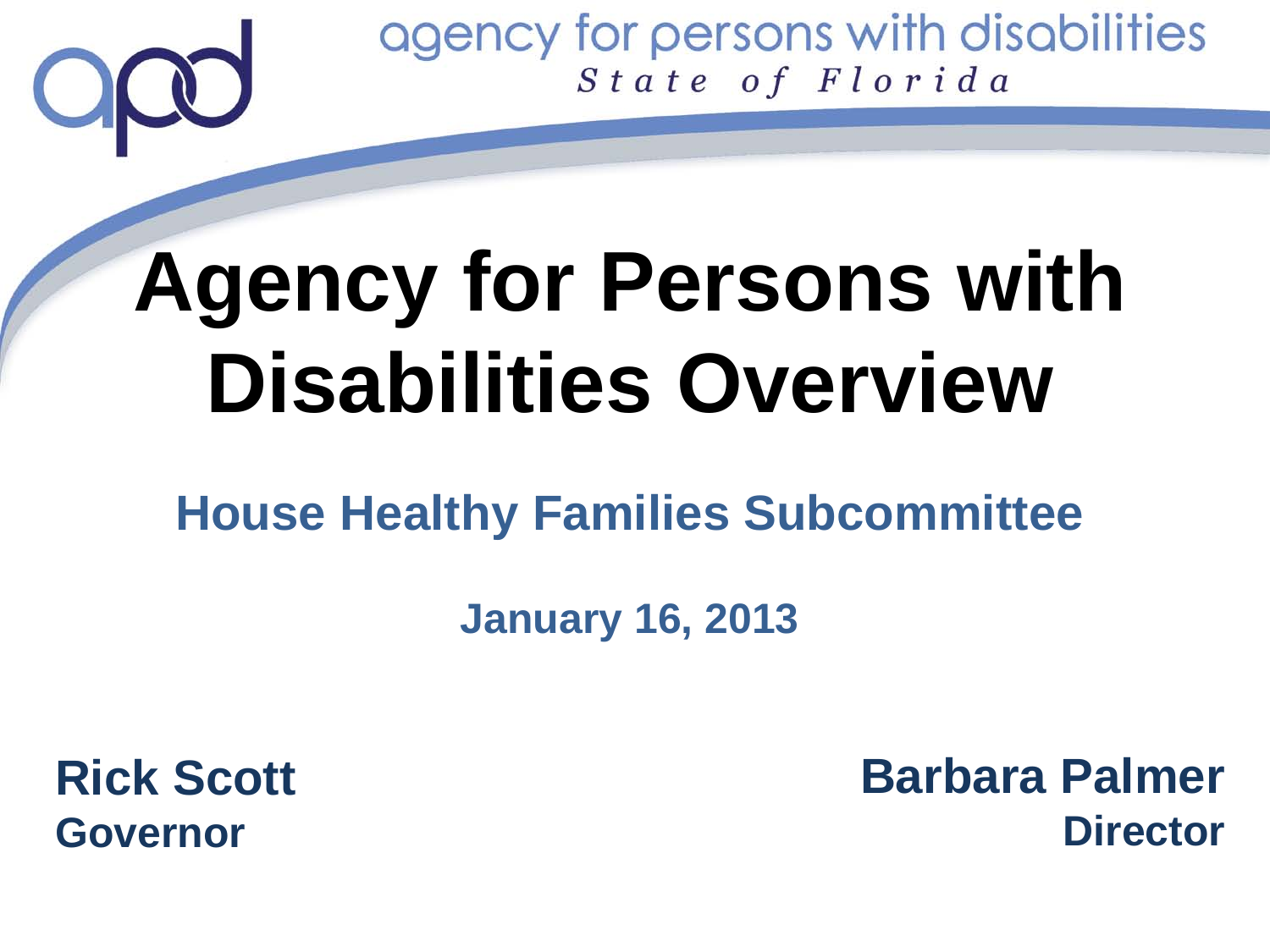

# **Legislative Authority**

S. 393.062, F.S.: "…the greatest priority shall be given to the development and implementation of community-based services that will enable individuals with developmental disabilities to achieve their greatest potential for independent and productive living, enable them to live in their own homes or in residences located in their own communities, and permit them to be diverted or removed from unnecessary institutional placements…."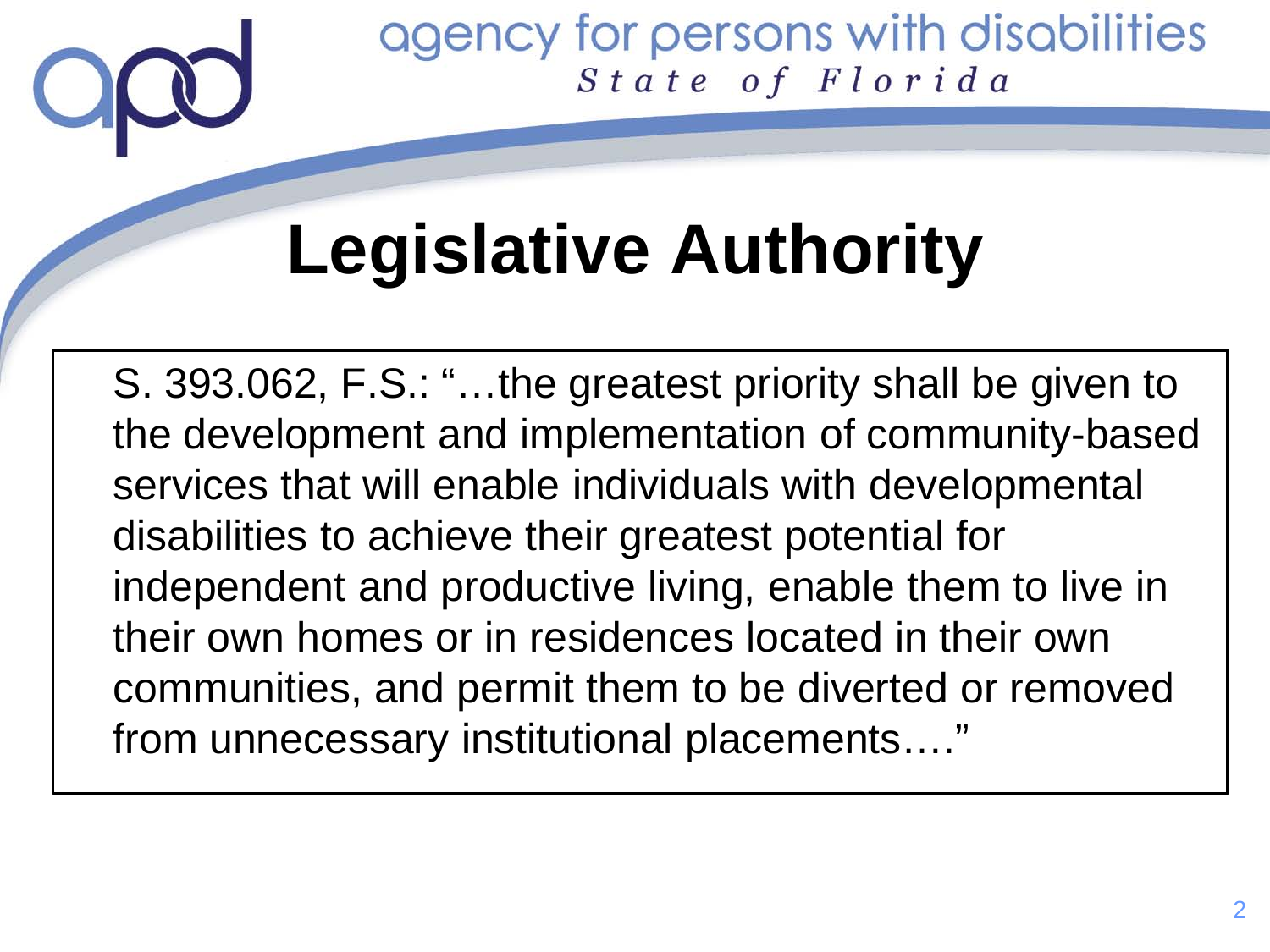# **APD Mission**

The agency supports persons with developmental disabilities in living, learning, and working in their communities.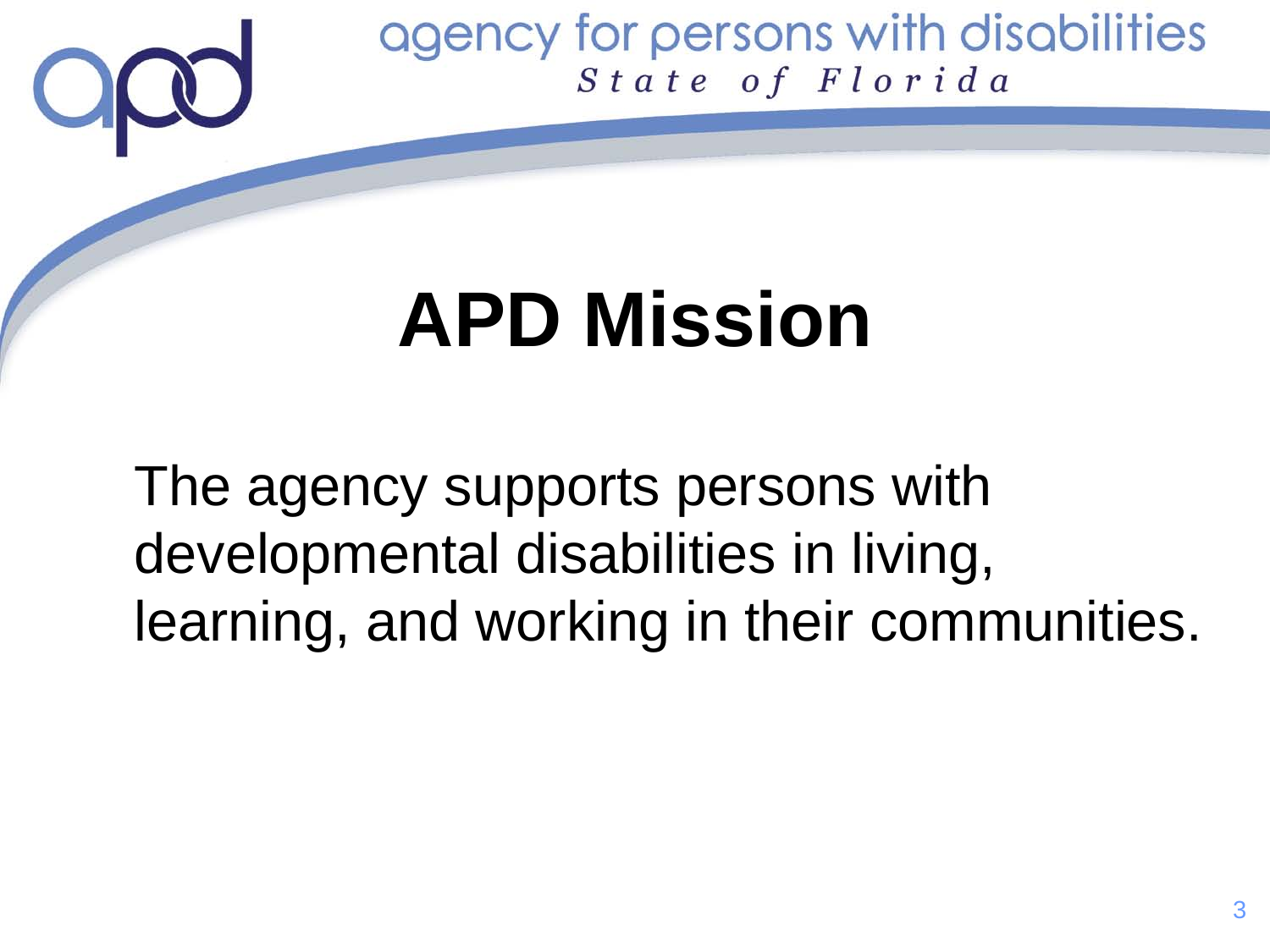**Northwest** 

Region

# **Regions**

#### **Northwest Region (850) 487-1992**

Bay, Calhoun, Escambia, Franklin, Gadsden, Gulf. Holmes, Jackson, Jefferson, Leon, Liberty, Okaloosa, Santa Rosa, Wakulla, Walton, and Washington counties

#### **Northeast Region (904) 992-2440**

Alachua, Baker, Bradford, Clay, Columbia, Dixie, Duval, Flagler, Gilchrist, Hamilton, Lafayette, Levy, Madison, Nassau, Putnam, St. Johns, SuwanneeTaylor, Union, and Volusia counties

#### **Central Region (407) 245-0440**

Brevard, Citrus, Hardee, Hernando, Highlands, Indian River, Lake, Marion, Martin, Okeechobee, Orange. Osceola, Polk, Seminole, St. Lucie, and Sumter counties

#### **Suncoast Region (813) 233-4300**

Charlotte, Collier, DeSoto, Glades, Hendry, Hillsborough, Lee, Manatee, Pasco, Pinellas, and Sarasota counties

#### **Southeast Region (561) 837-5564**

Broward and Palm Beach counties

#### **Southern Region (305) 349-1478**

Dade and Monroe counties

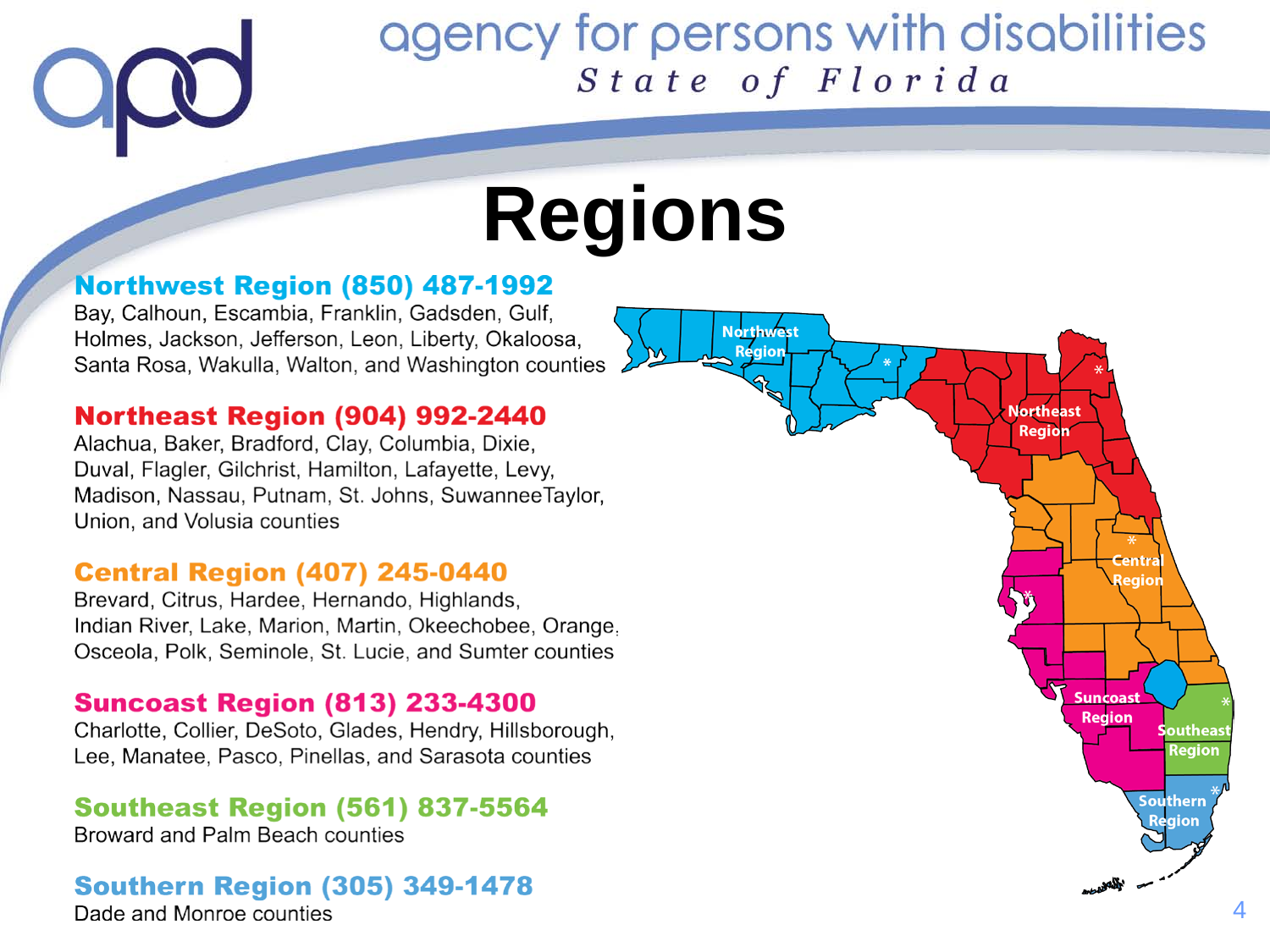# **Customers by Primary Disability**



*Source: Agency Allocation, Budget and Contract Control (ABC) System as of December 1, 2012*

#### **Includes HCBS Waiver and Waiting List**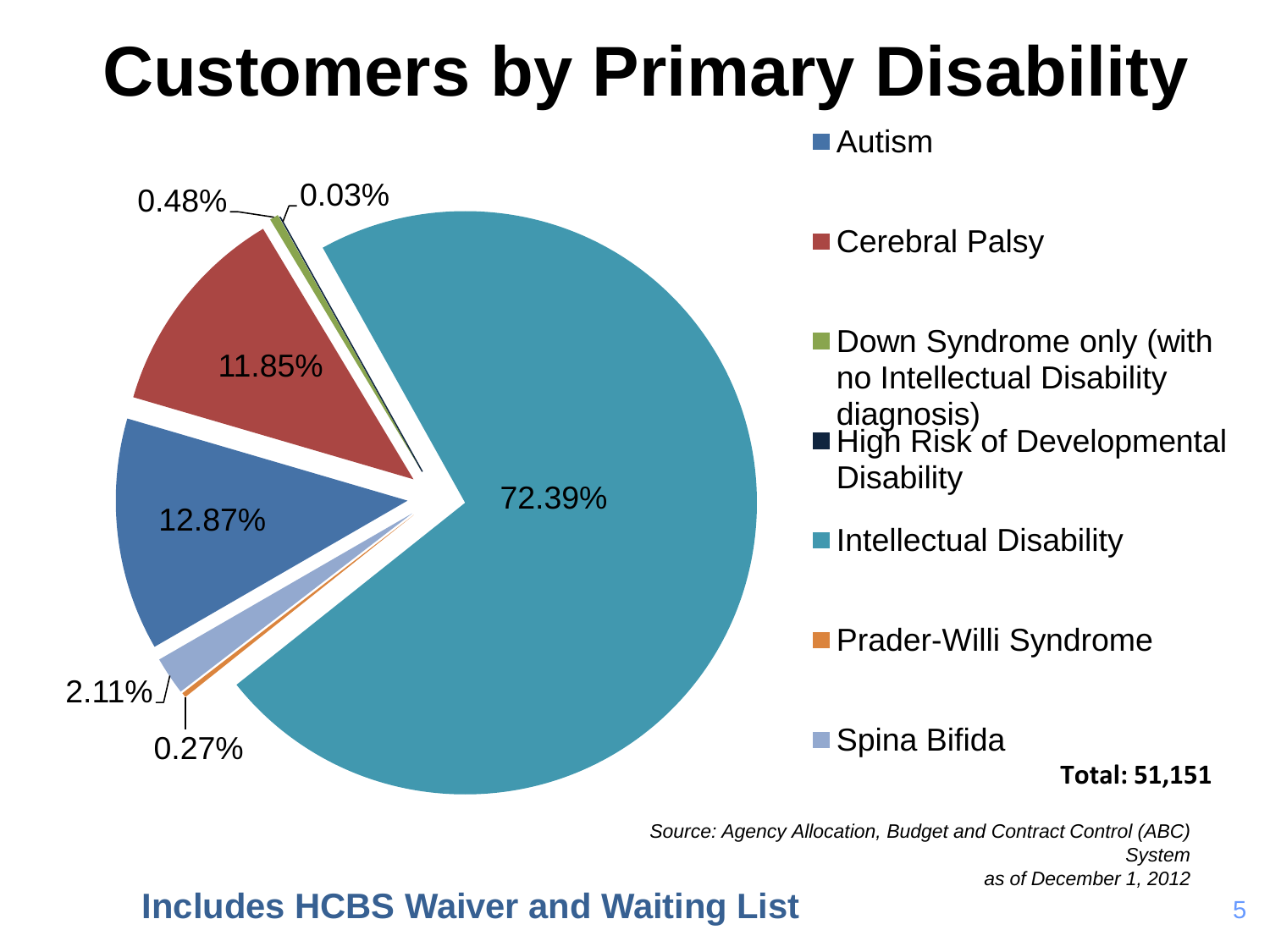## **Agency Appropriations – FY 2012-13**



*Source: Fiscal Year 2012-13 General Appropriations Act, Chapter 2012-118, Laws of Florida . Author: R. Salinas*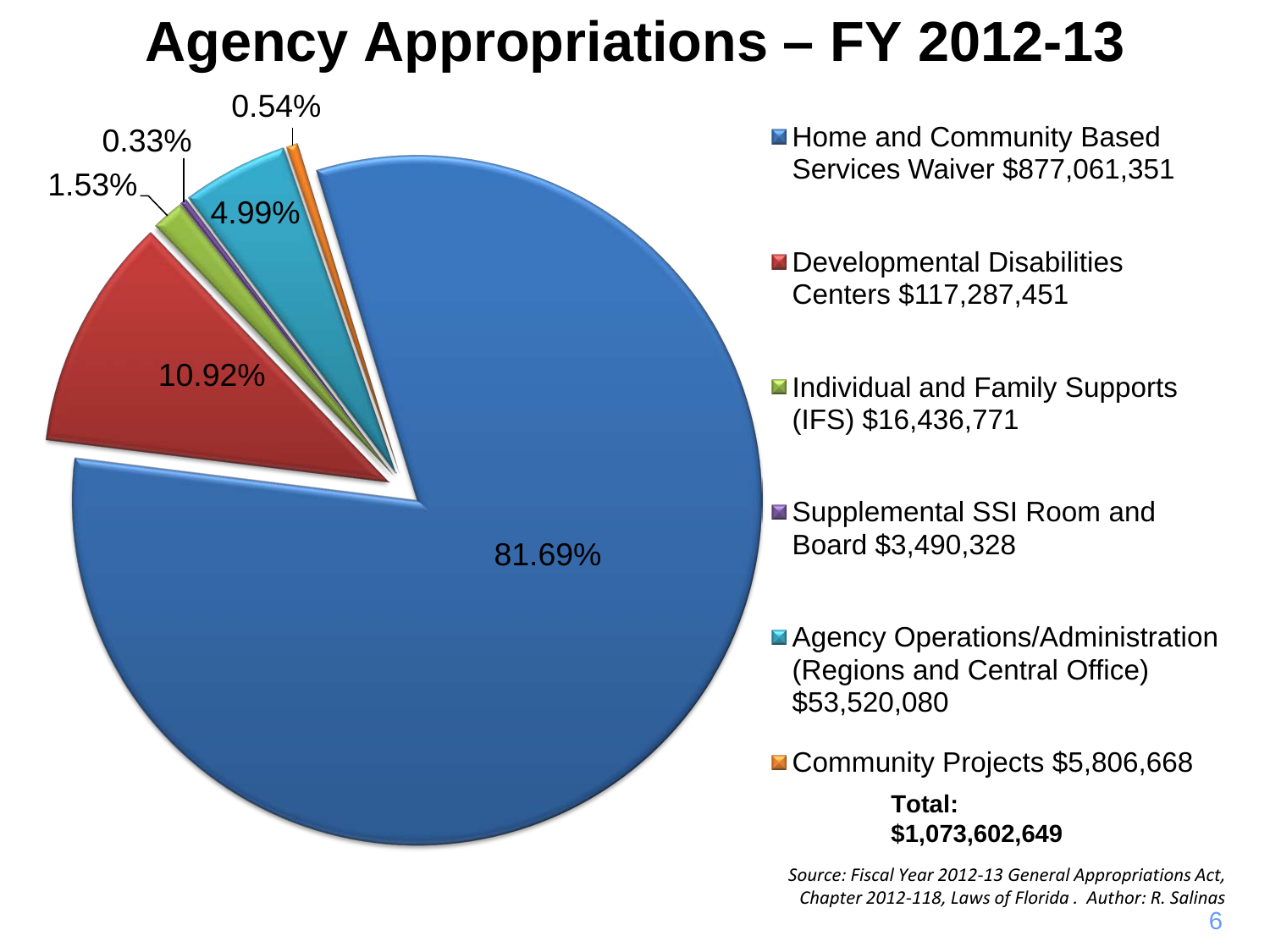# **Expenditures History**



*\*Final Appropriations include any supplemental appropriations and budget amendments* 

*Updated as of 11/16/12 \*\* Fiscal Year 2012-13 has a \$39.9 million (\$17.02 million GR) carry-forward deficit*



**TOTAL WAIVER EXPENDITURES BY MONTH OF SERVICE MAY 2011 THROUGH JULY 2012**

7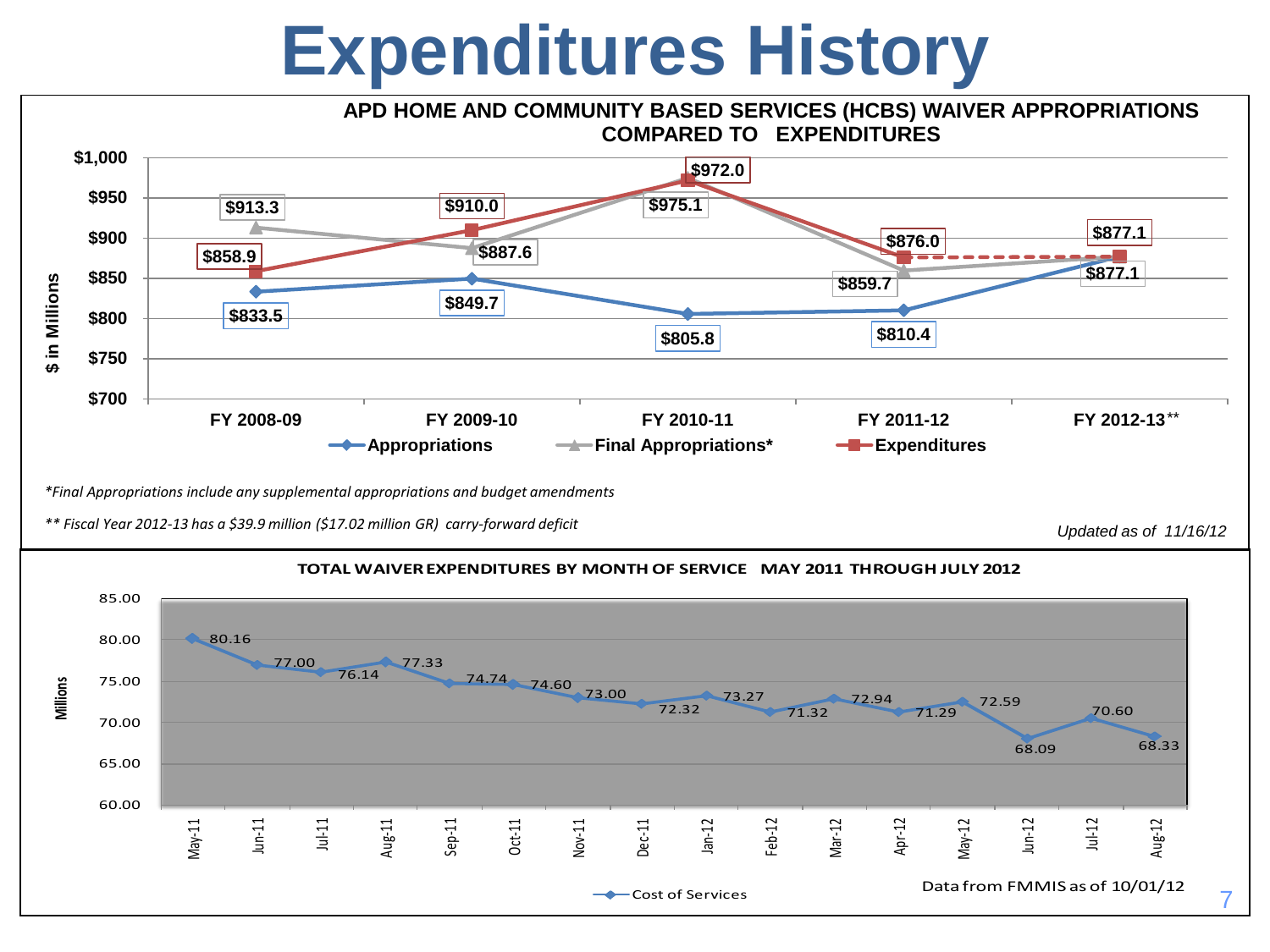#### **Medicaid Home and Community Based Services (HCBS) Waiver**

- Provides services in the community in lieu of more restrictive and expensive institutional programs
- State matches the federal Medicaid dollars out of General Revenue dollars
	- 42.27% state dollars to 57.73% federal dollars

### **Individual and Family Supports (IFS)**

- Primary funding source for individuals who are not enrolled in the waiver
- Primarily 100% Federal Social Services Block Grant dollars
- Includes a small portion of 100% State Funded General Revenue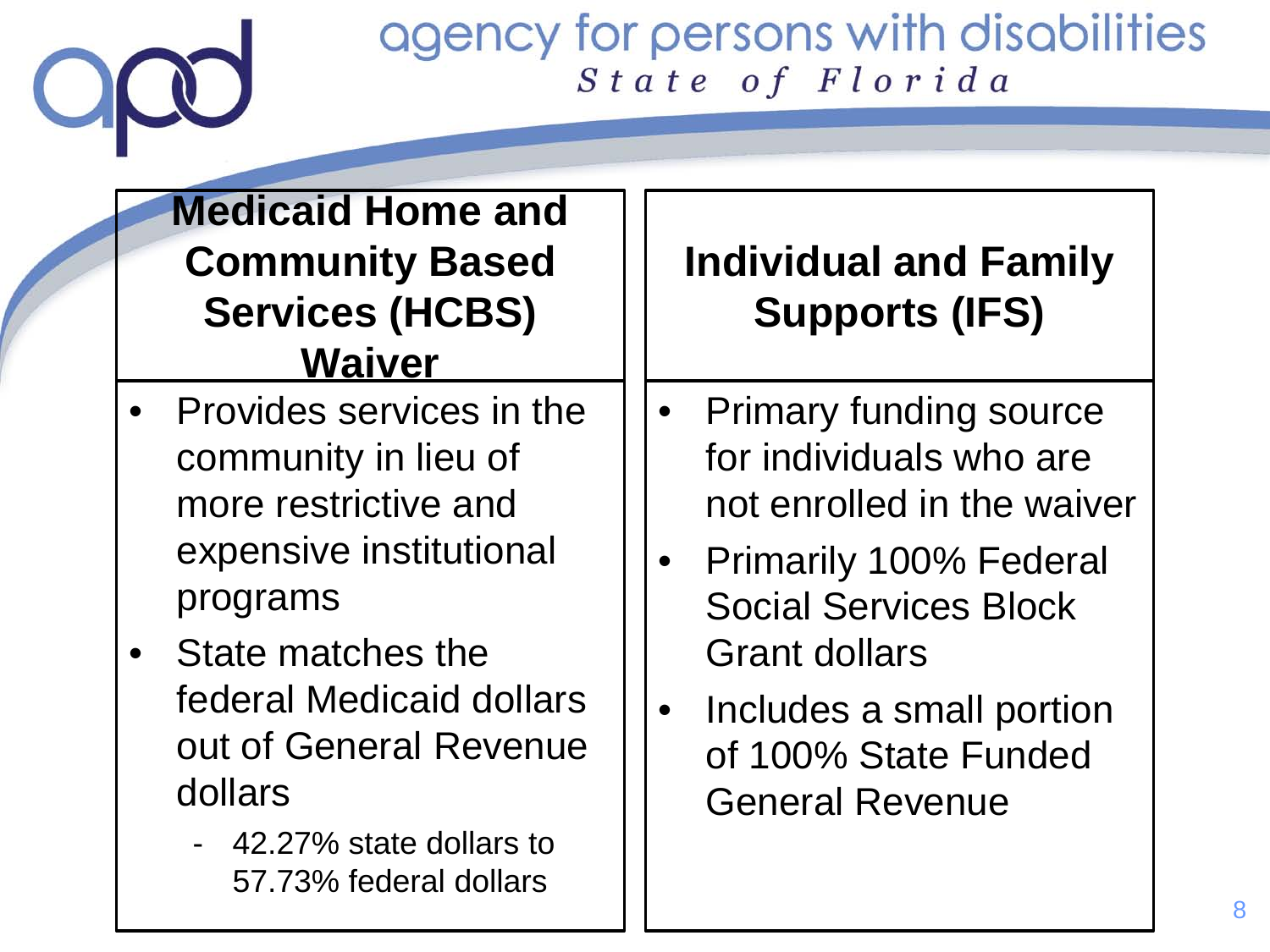# $O_x$

#### agency for persons with disabilities State of Florida

| <b>Developmental Disability</b><br><b>Centers (DDCs)</b>                                                                                     | <b>Intermediate Care</b><br><b>Facility/Developmental</b><br><b>Disability</b>                                                                                                                                                                                 |
|----------------------------------------------------------------------------------------------------------------------------------------------|----------------------------------------------------------------------------------------------------------------------------------------------------------------------------------------------------------------------------------------------------------------|
| <b>State-operated Intermediate</b><br>Care Facilities for the<br><b>Developmentally Disabled</b><br><b>Funded by the Medicaid</b><br>program | Privately operated and funded<br>$\bullet$<br>by Medicaid program, and<br>licensed and administered by<br>AHCA.<br>APD authorizes admissions,<br>determines the level of care of<br>each resident, and performs<br>continued stay reviews every<br>six months. |
| <b>Forensic</b>                                                                                                                              |                                                                                                                                                                                                                                                                |
| <b>Mentally Retarded Defendant</b><br>Program (MRDP)                                                                                         |                                                                                                                                                                                                                                                                |
| <b>Forensic programs at Sunland</b><br>and Tacachale                                                                                         |                                                                                                                                                                                                                                                                |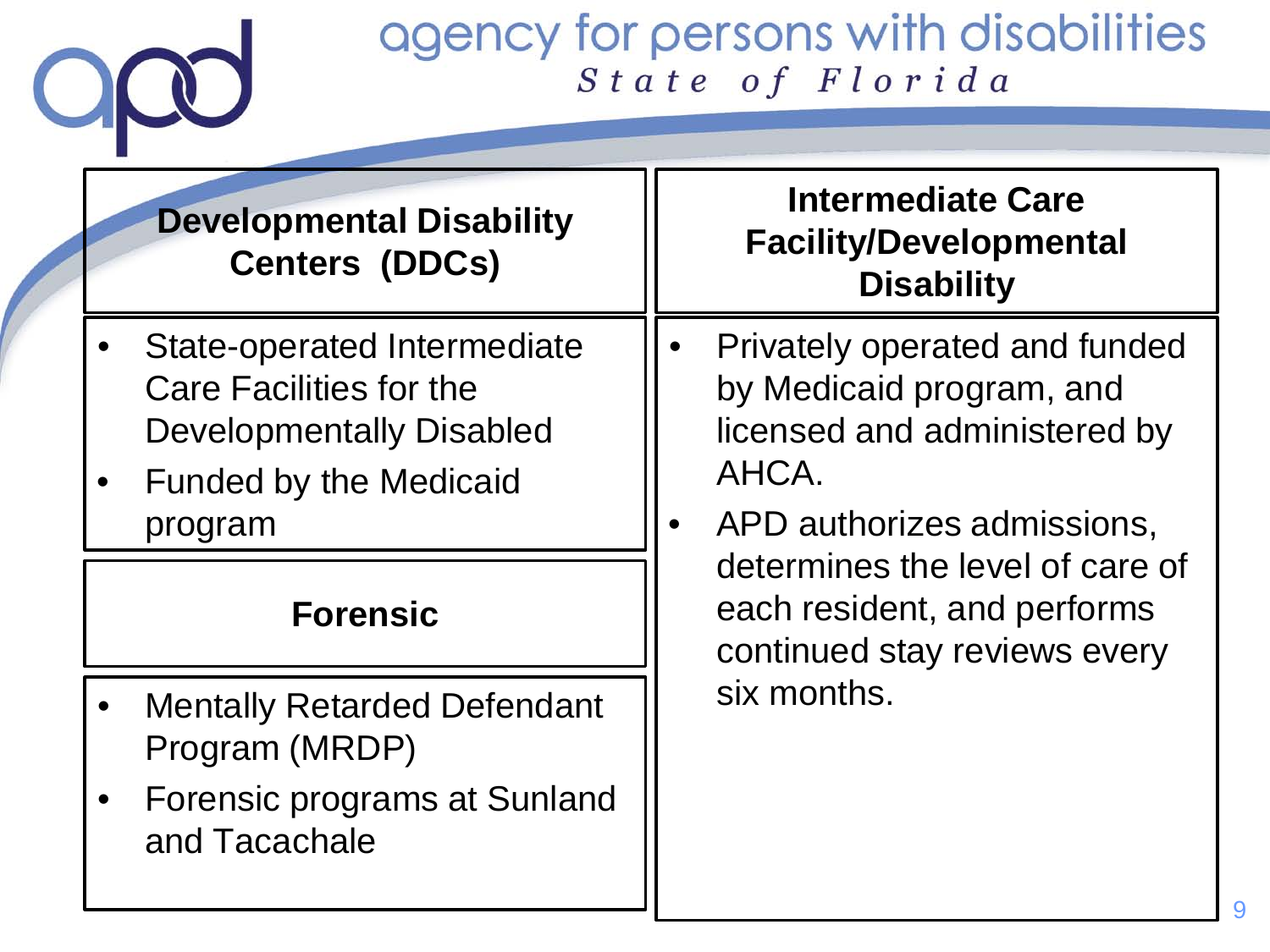### Simplicity, Equity, Self-Direction, Sustainability

iBudget

- Approved by both the Legislature and the federal government
- Customers have better access to a wide range of services within their individual annual budget amount
- Customers will have flexibility to use the funding for necessary services as long as their health and safety needs are covered
- Provides for financial predictability within the HCBS Medicaid waiver while making the funding process fair and equitable for all waiver customers
- APD worked with a diverse group of stakeholders: individuals with developmental disabilities, family, waiver support coordinators, and providers
- Total enrolled as of January 14, 2013 is 19,866 customers
- Of the total enrolled, 2,081 (10.5%) iBudget customers have appealed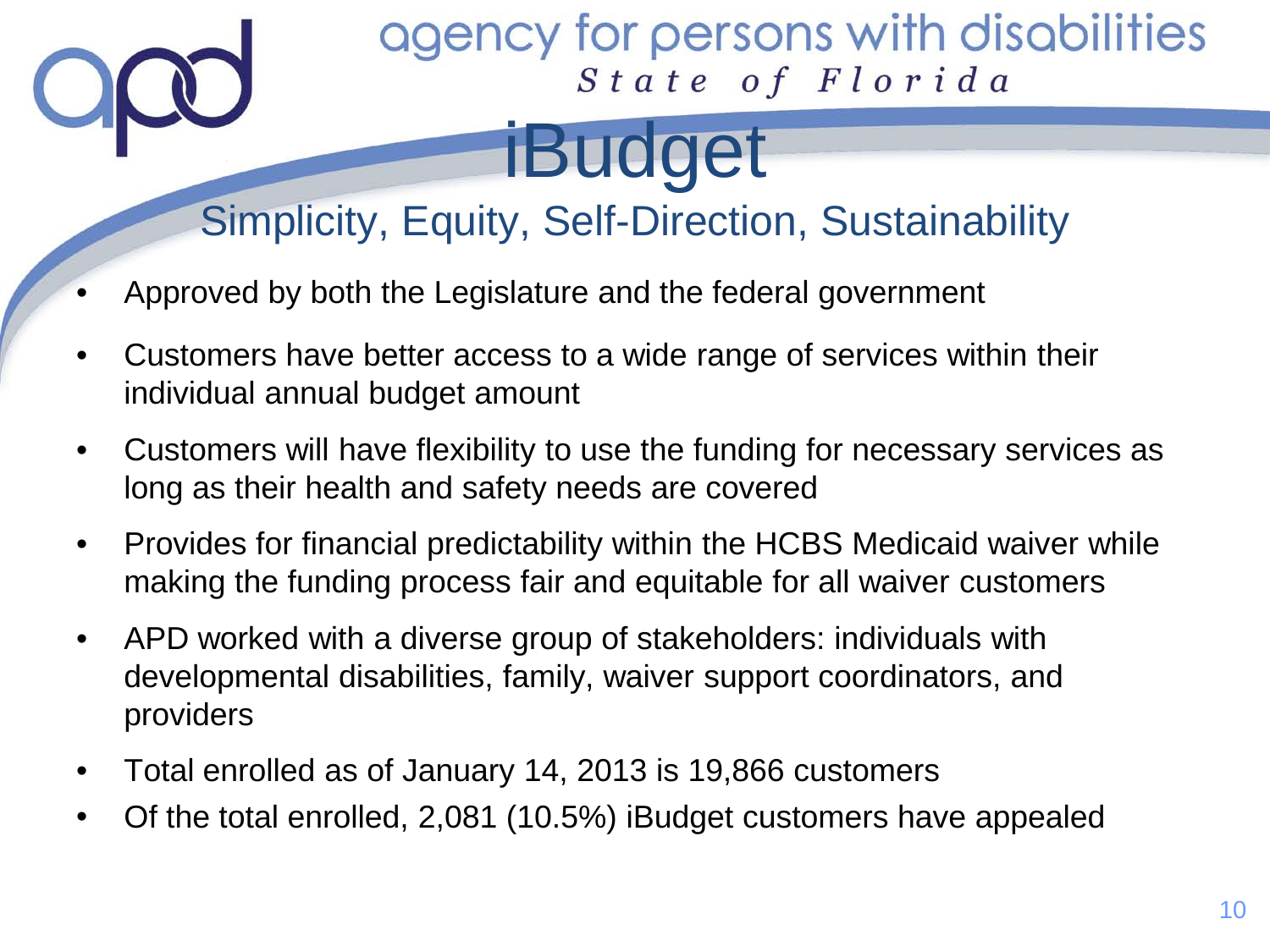# iBudget Implementation Schedule

- Northwest Region– **3,007 customers**
	- Areas 1 and 2 from Pensacola to Tallahassee on April 1, 2012
- Northeast Region and Central Region– **4,794 customers**
	- Northeast (Areas 4 (Jacksonville), 12 (Daytona Beach)) and Central (Area 13 (Ocala)) on July 1, 2012
- Northeast Region and Central Region **5,747 customers**
	- Northeast (Areas 3 (Gainesville)) and Central (Area 7 (Orlando), 14 (Lakeland), and 15 (Fort Pierce)) on October 1, 2012
- Suncoast Region **6,318 customers**
	- Areas 23 and 8 from Tampa to Fort Myers on January 1, 2013
- Southeast Region **3,879 customers**
	- Areas 9 and 10 from West Palm Beach to Fort Lauderdale on April 1, 2013
- Southern Region **5,766 customers**
	- (Area 11, Miami-Dade) on July 1, 2013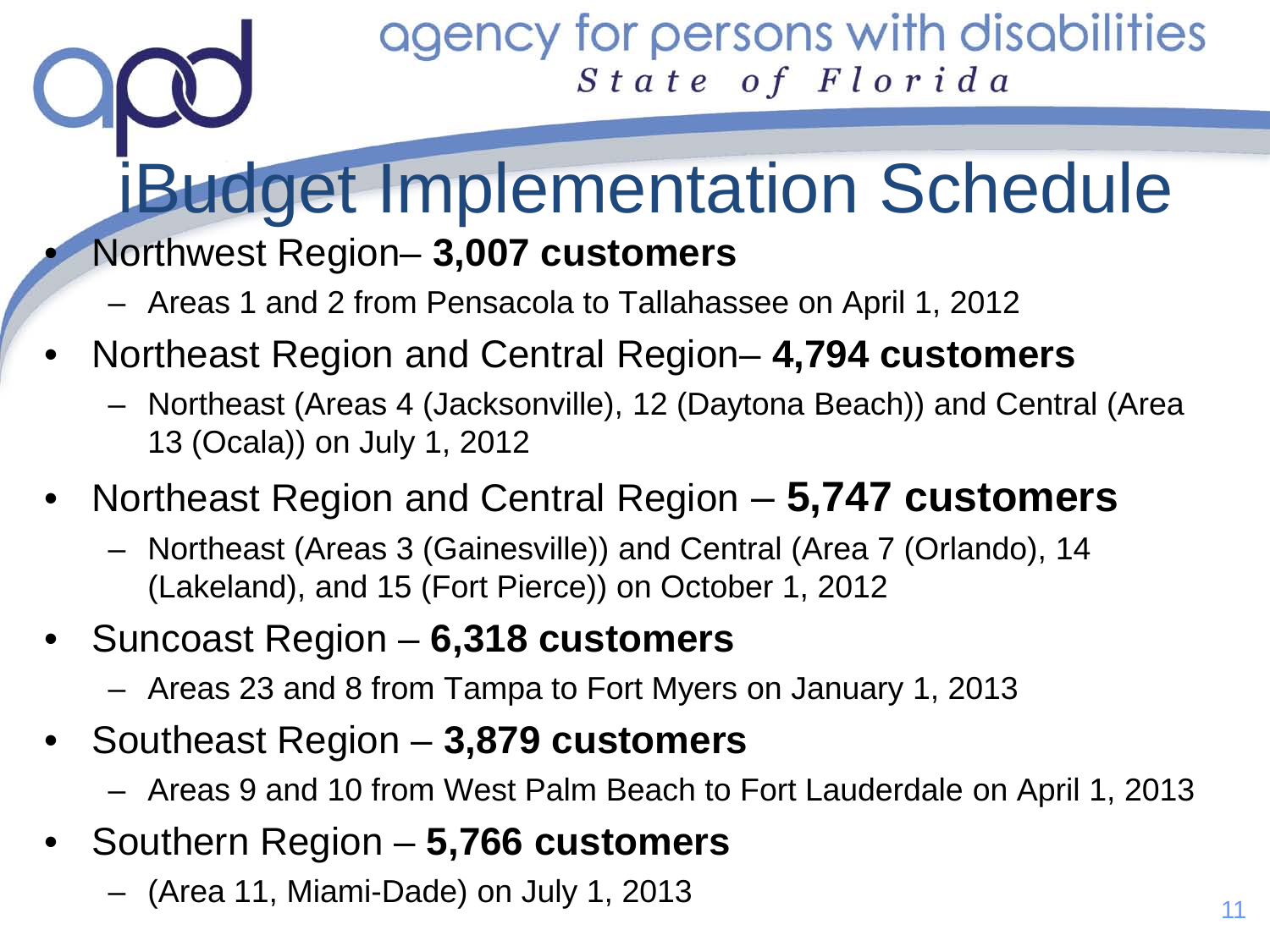

# Agency Priorities

Fiscal Accountability  $\vert \vert \vert$  | Employment

APD operates within the limits set forth in the General Appropriations Act.

#### **Agency Initiatives Community Initiatives**

People with developmental disabilities who desire work are competitively employed.

#### Quality Services Times Number of Waitlist

Ability to measure and track performance to ensure the highest quality care.

APD adopts national and local best practices to serve people on the waitlist efficiently and effectively.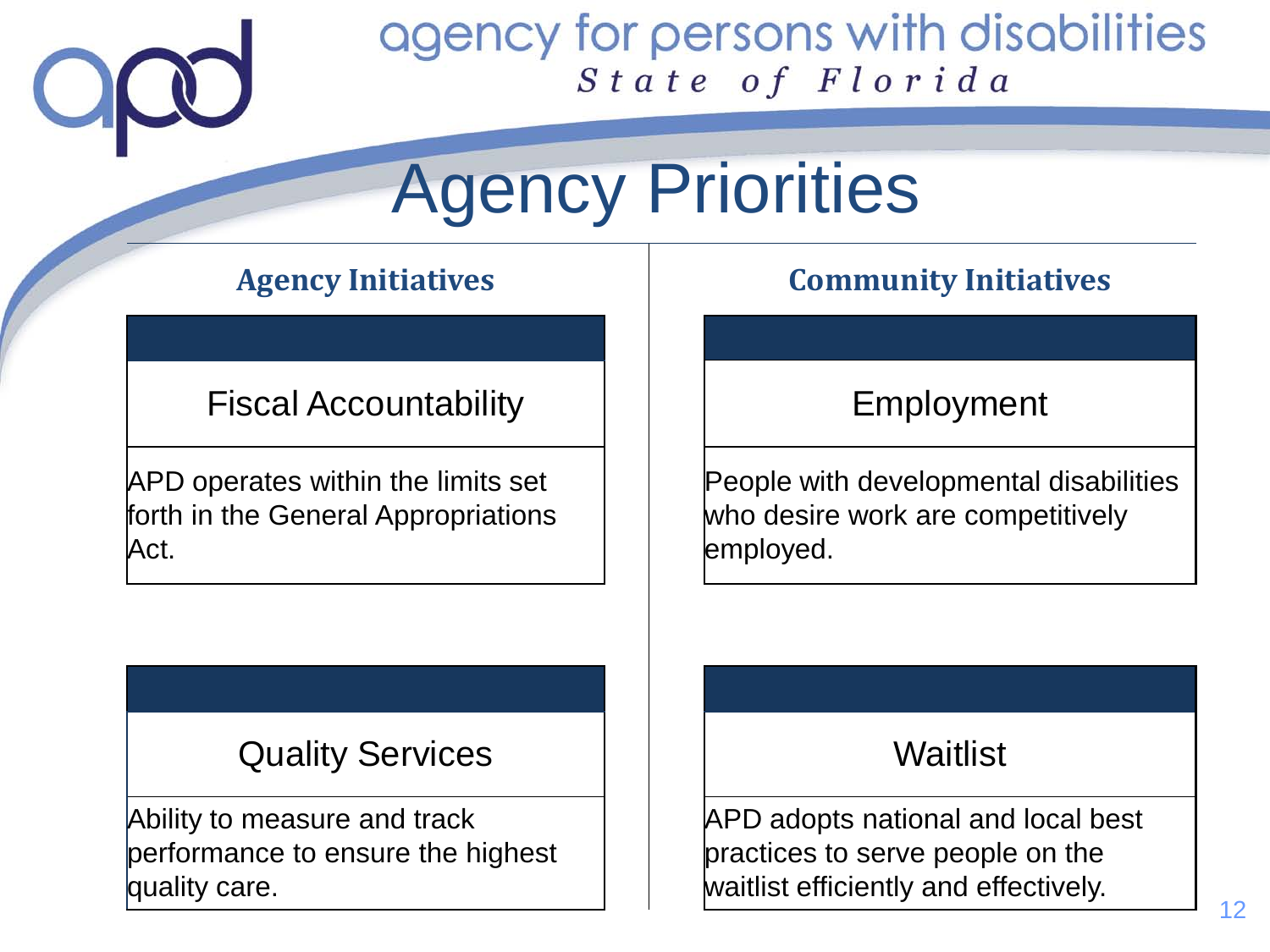

# Agency Priorities

#### • **Fiscal Accountability/Cost-Containment**

- The Home and Community Based Services (HCBS) waiver program currently has a \$39.9 million (\$17.02 million GR) carryforward deficit (from prior years)
- However, APD projects expenditures to be within appropriations for Fiscal Year 2012 – 13 in the HCBS waiver program
- As a result of cost-containment efforts between the Legislature, the Governor's Office, and APD, the Agency's waiver expenditures were reduced by more than \$70 million during Fiscal Year 2011 – 12 while still ensuring customer health, safety, and community living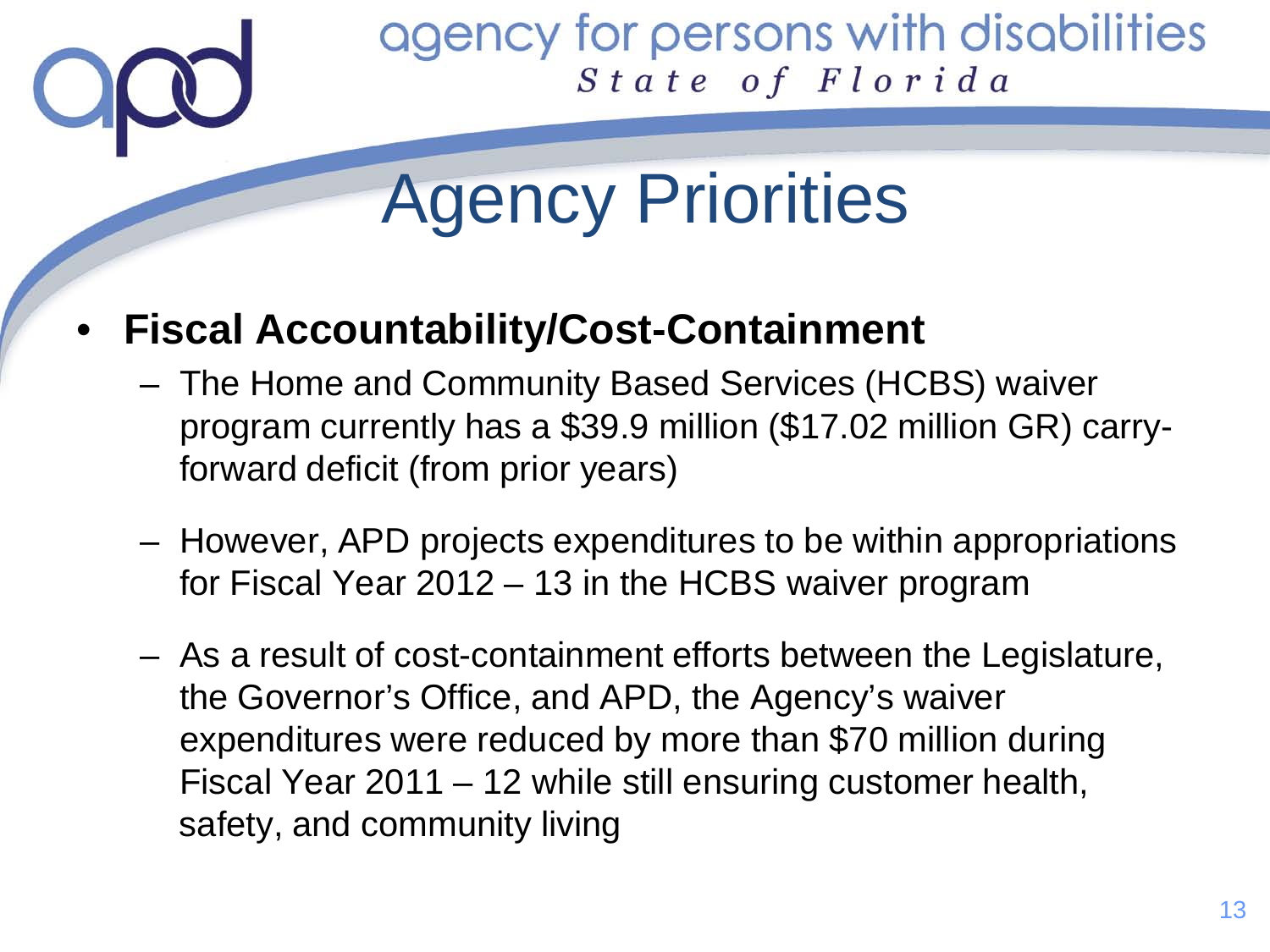

# Agency Priorities

#### • **Employment**

- Approximately 3,100 APD customers are competitively employed and are making an average of \$8.49 per hour
- Over 9,000 APD Customers would like to be competitively employed and APD is working diligently with public and private partners to assist these individuals
- A specific focus will be placed on assisting those that are in transition from the school system to post high school employment (age16-24)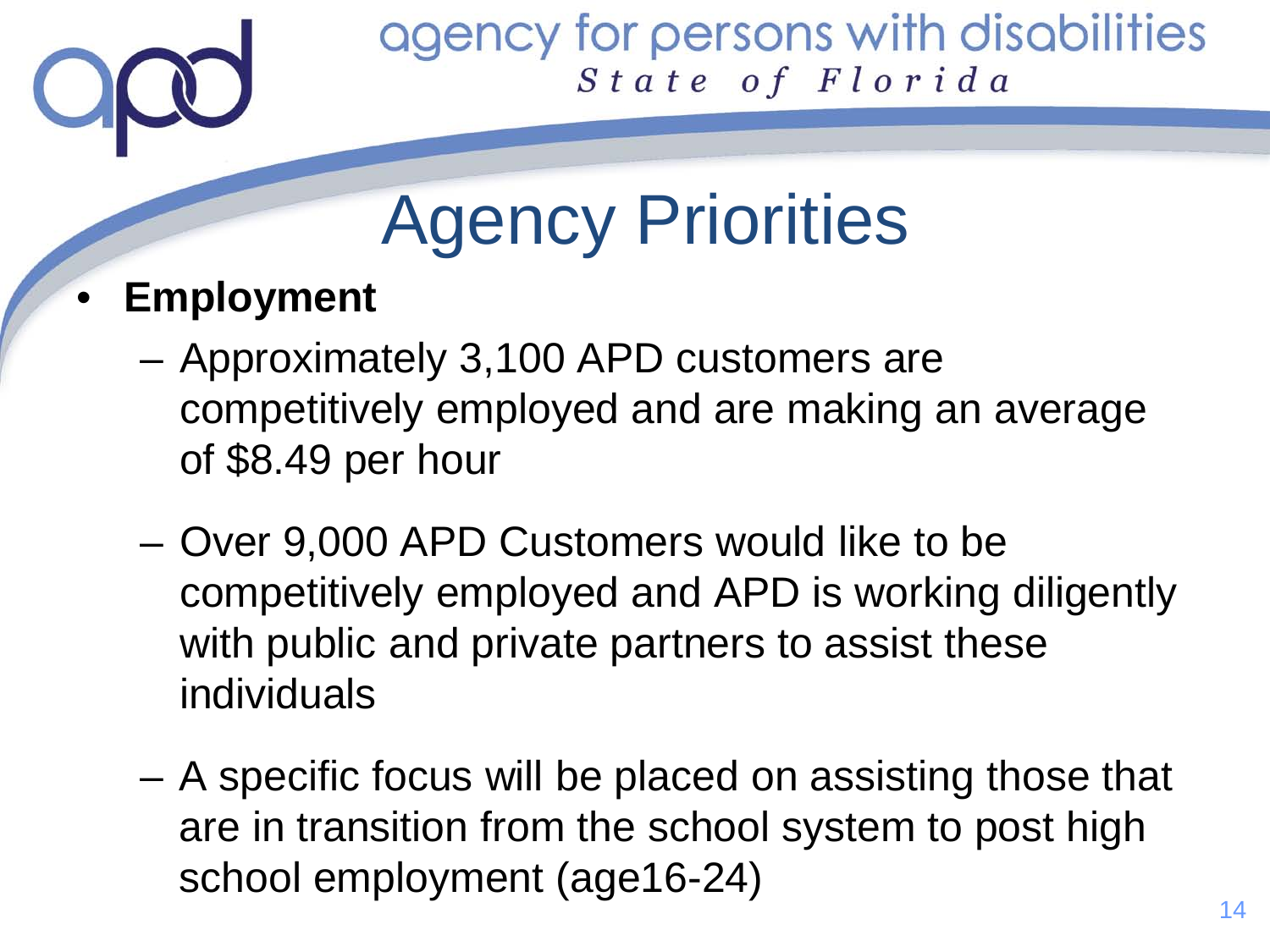### **Waitlist by Category**



**November 1, 2012**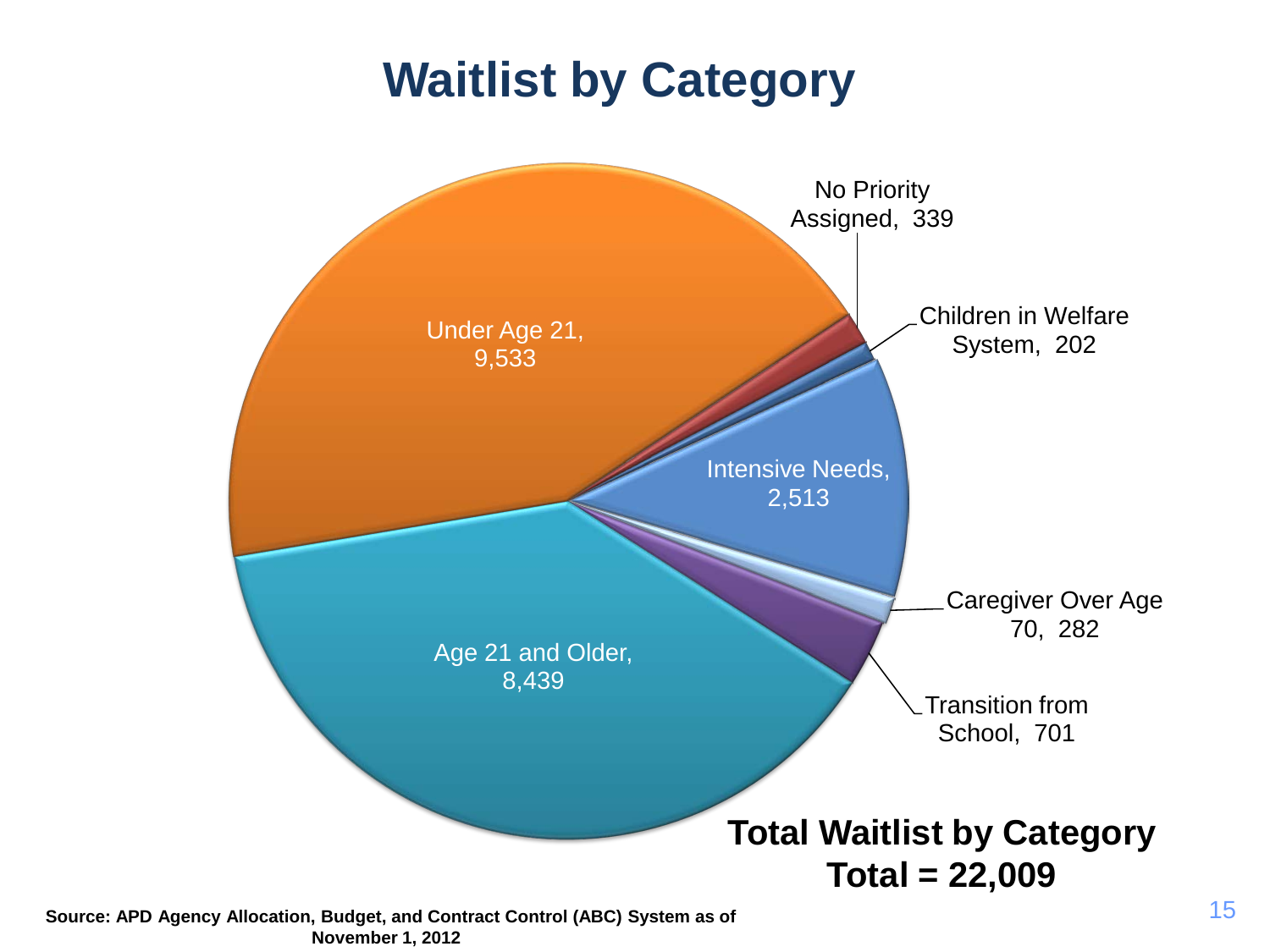# Agency Priorities – Quality Services

#### **Regionalization**

- Reorganized from 14 Areas to 6 Regions to align with Department of Children and Families
- Gained efficiencies by streamlining processes

**Sunland and Mentally Retarded Defendants Program (MRDP) Merger**

- **Consolidated** administrative supervision of two residential program areas
- Improves efficiency and collaboration between the two program area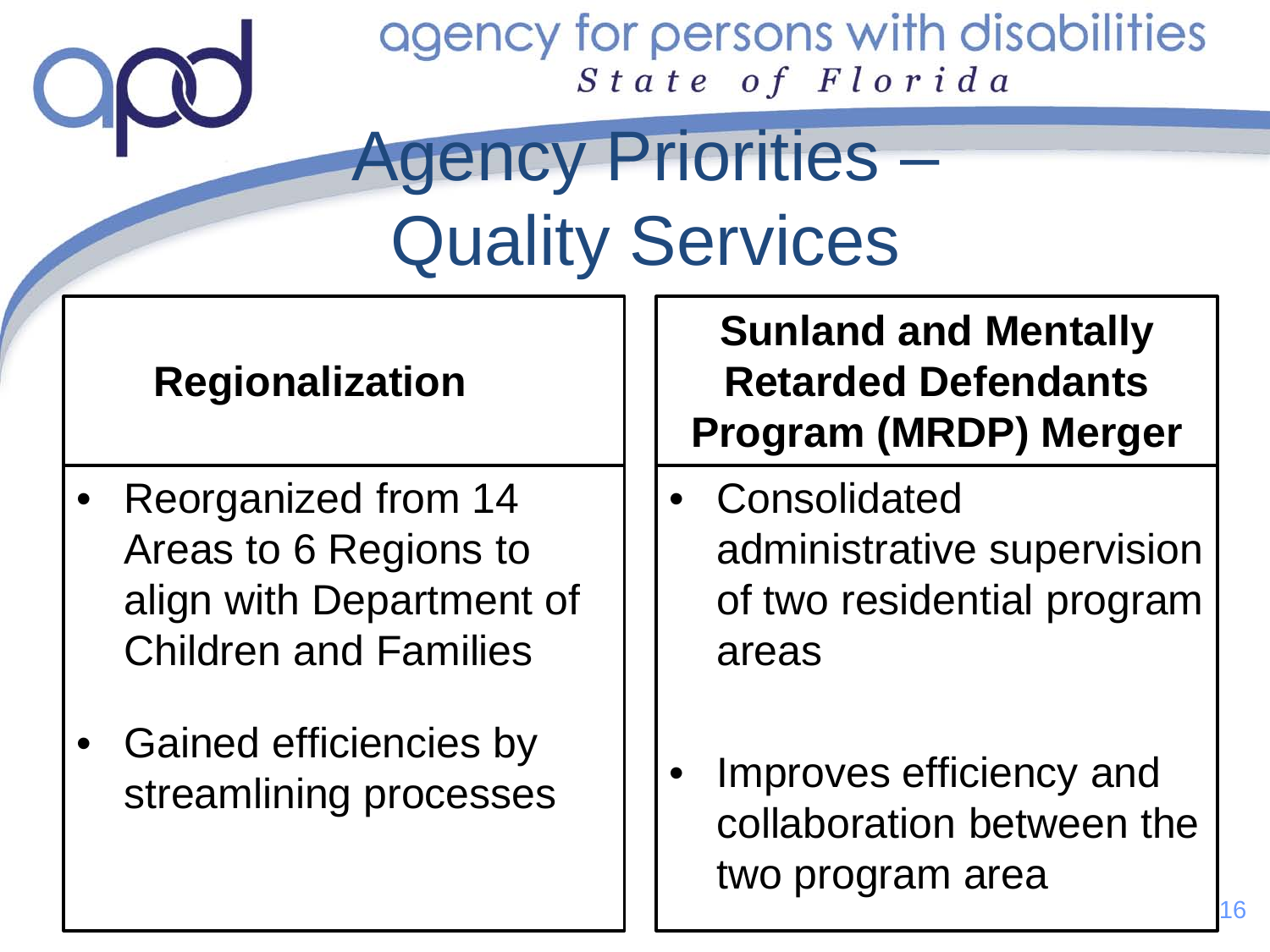# Agency Priorities – Quality Services

#### **Cost-Sharing Agreement**

- Created an Interagency agreement with DCF and other agencies that was signed by agency heads at the Governor's Children's Cabinet meeting in December 2012
- Costs will be shared when a child can be served by more than one agency